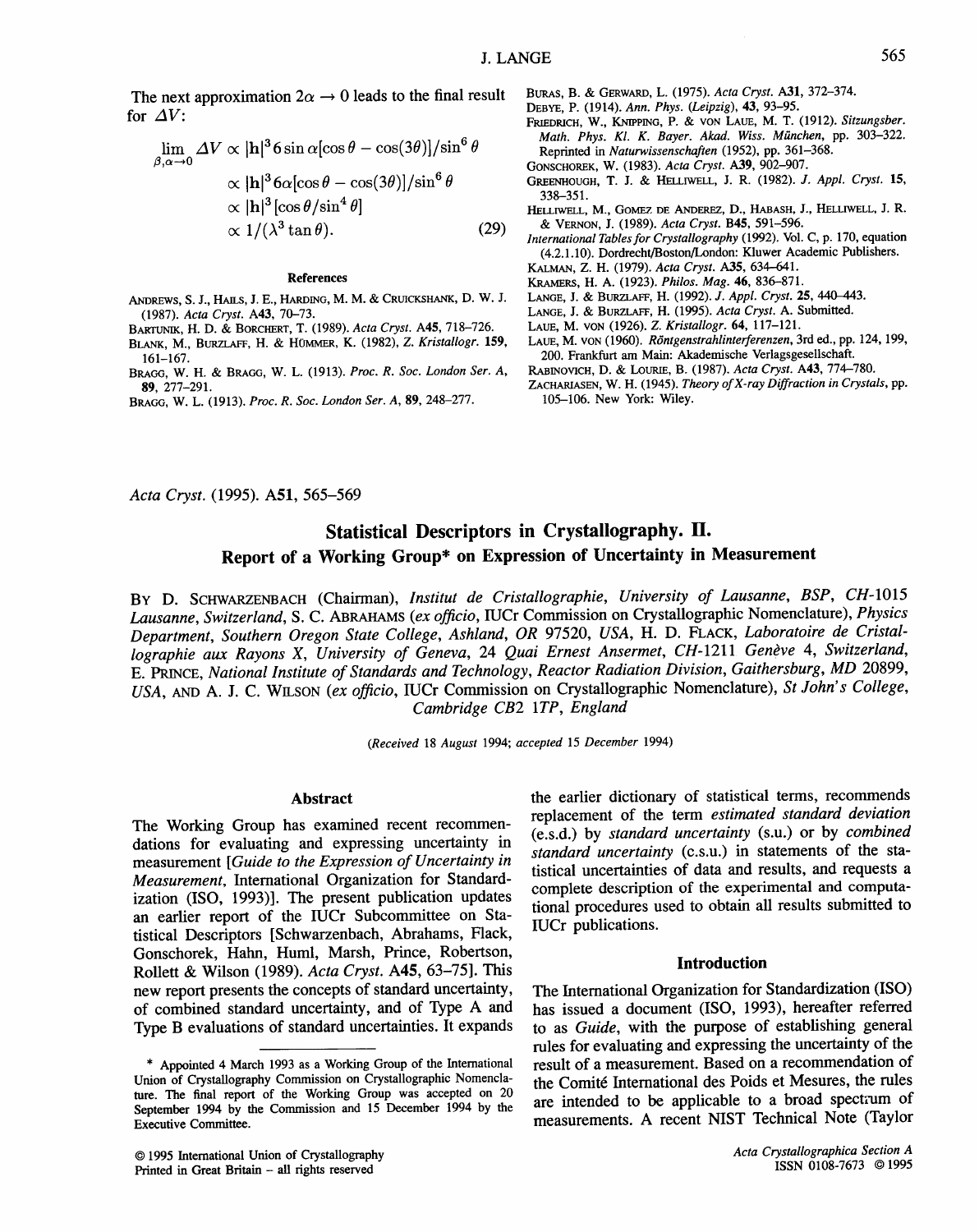& Kuyatt, 1993, hereafter referred to as *Note)* presents a succinct account of the *Guide* that is useful for the general reader.\*

The urgent need for such generally applicable rules derives from the fact that a measurement result is now considered complete only when accompanied by a quantitative statement of its uncertainty (see, for example, *Guide* page 4 or *Note* page 13). This new policy concerning measurement results was foreshadowed in *Notes for Authors [Acta Cryst.* (1983), A39, 174-176, Section 10, paragraph 2]. Therefore, the procedures and nomenclature adopted in the *Guide* and the *Note are*  likely to have an impact on IUCr publication practice since it is Union policy to maintain consistency in its publications with internationally recommended nomenclature standards. Accordingly, the IUCr Commission on Crystallographic Nomenclature established a Working Group, drawn from the membership of the Subcommittee on Statistical Descriptors (Schwarzenbach *et al.,* 1989), which was charged with undertaking an examination of the *Guide* and the preparation of such recommendations as may be appropriate for presentation to the crystallographic community.

Following examination of the above documents, the Working Group has concluded that the *Guide* represents a major step towards a rational and unified treatment of the expression of uncertainty in measurement, applicable to an extremely wide range of situations and problems. It notes with satisfaction that the 1989 report of the Subcommittee on Statistical Descriptors, hereafter referred to as *Report* I, is generally in very good agreement with the recommendations of the *Guide.* In this paper, one definition in the section *Definition of statistical terms* of *Report* I is modified and seven new definitions are added; one recommendation is expanded and four additional recommendations are proposed for use in all IUCr publications.<sup>†</sup> The most important concept introduced by the *Guide,* expressed by the term *uncertainty,* is presented first.

## **Uncertainty of measurement**

The uncertainty of the result of a measurement, or the uncertainty of the measured value of the specific quantity subject to measurement *(i.e. the measurand),*  expresses doubt about how well the result represents the value of the measurand. The measurement *only*  provides an *estimate* of the value of the measurand. Since

the value of a measurand is an unknowable quantity, its deviation from the measurement result *(error)* is also unknowable. The uncertainty reflects the lack of exact knowledge of the value of the measurand owing to random and systematic effects, including deficiencies in the model that relates the observations to the measurand. Uncertainty is itself an estimate based on recognized, *i.e. known,* sources of uncertainty consistent with presently available knowledge; unrecognized, *i.e. unknown,* sources of uncertainty cannot be taken into account.

Whereas uncertainty designates a general concept, its quantitative measure is called *standard uncertainty.*  The standard uncertainty is an estimate of the *standard deviation, i.e. the* positive square root of the variance, of the probability distribution of the possible values of the measurand. The standard uncertainty may consist of several components corresponding to different sources of uncertainty. The term *standard uncertainty* (s.u.) is synonymous with, and replaces, the familiar term *estimated standard deviation* (e.s.d.) in statements of the statistical uncertainties of data and measurement results. Uncertainty components may be classified into two categories based on their method of evaluation, known as Type A and Type B, see below. The purpose of this classification is to indicate the two fundamentally different *methods* of evaluating uncertainty components. This contrasts with the traditional classification of uncertainty as arising from a combination of random and systematic effects. Categorizing the methods of evaluating uncertainty components rather than the components themselves avoids the traditional ambiguities associated with attempts at distinguishing between random and systematic effects. The result of a Type A evaluation of an uncertainty component may be referred to as a *Type A standard uncertainty,* that of a Type B evaluation as a *Type B standard uncertainty.* Both types represent standard deviations.

In crystallography as elsewhere, the measurands  $Y$ are usually derived from a number of other observed quantities  $X_1, X_2, \ldots, X_N$ , each of which is also a source of uncertainty:

$$
Y = f(X_1, X_2, \ldots, X_N). \tag{1}
$$

The functional relationship  $f$  is generally non-linear. Measurands of interest to structural crystallographers include atomic coordinates, bond lengths and displacement tensors; the quantities  $X_n$  include diffraction intensities. The standard uncertainty of a derived quantity  $Y$  is called *the combined standard uncertainty* (c.s.u.). This term should be used only where it is essential to distinguish it from the component standard uncertainties of the quantities  $X_n$ . The combined standard uncertainty of the estimate  $y$  of  $Y$  is calculated according to (2) from the individual uncertainty components  $u(x_n)$  of the estimates  $x_n$  of  $X_n$ , obtained from both Type A and Type B

<sup>\*</sup> Copies of NIST Technical Note 1297 may be obtained from the NIST Calibration Program or from Dr B. N. Taylor or Dr C. E. Kuyatt, National Institute of Standards and Technology, Gaithersburg, MD 20899, USA.

t By special arrangement with the IUCr, the combined reports I and I1 can be found on the World Wide Web **at** URL http://www.unige.ch/crystal/astat/preface.html. A text version is available by anonymous ftp from ftp.unige.ch in subdirectory /pub/soft/difrac/astat. Consult the README.1ST file instructions.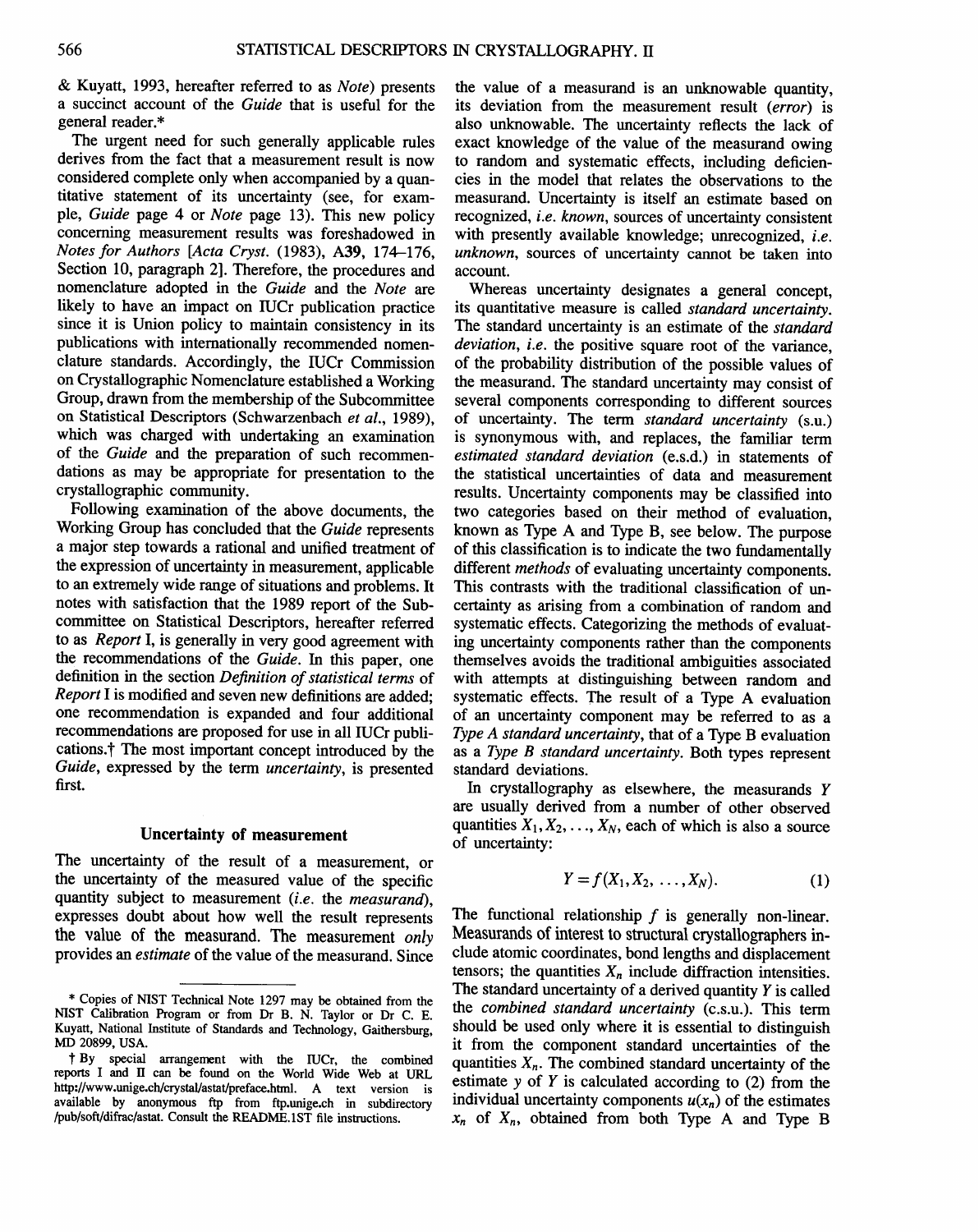evaluations. The coefficients of the estimated variances  $u^2(x_n)$  and covariances  $u(x_m)u(x_n)r(x_m, x_n)$  are obtained by linearizing  $f(X_1, ..., X_N)$  in the vicinity of the  $x_n$  $(1 \le n \le N)$  with a first-order Taylor series, leading to the usual approximation:

$$
u_c^2(y) = \sum_{n=1}^N (\partial f/\partial X_n)^2 u^2(x_n)
$$
  
+ 
$$
2 \sum_{m=1}^{N-1} \sum_{n=m+1}^N (\partial f/\partial X_m)(\partial f/\partial X_n)
$$
  
× 
$$
u(x_m)u(x_n)r(x_m, x_n),
$$
 (2)

where  $r(x_m, x_n)$  is the correlation coefficient of  $x_m$  and  $x_n$ . Equation (2) is the *law of propagation of uncertainty*. It shows how the combined standard uncertainty of the measurement result is obtained from the standard uncertainties of the quantities upon which it depends. The calculation of standard uncertainties of measurands refined by least squares is described in *Report I.* 

In the simplest case, a *Type A standard uncertainty* is calculated from a series of  $N$  observations; it is the familiar standard deviation of the mean of the  $N$  observations, *i.e.*  $N^{-1/2}$  times the positive square root of the sample estimate of the population variance. More generally, any estimate of uncertainty based on a statistical analysis of experimental data is of Type A. If the probability density function (p.d.f.) of the measurand is sufficiently well known, as is the case for counting statistics represented by the Poisson distribution, the standard uncertainty may be derived from very few or even one single observation and is also classified as Type A. Even though net diffraction intensities do not obey Poisson statistics (Wilson, 1992), their (combined) standard uncertainties from counting statistics are calculated from those of the peak and background counts which in turn are estimated from Poisson statistics. It is good practice to derive scaling factors of intensities correcting for crystal decay as well as additional contributions to the uncertainty from the variations of periodically measured check reflections, *i.e.*  of additional series of repeated observations. Corrections for anisotropic radiation damage have been described by Abrahams & Marsh (1987). Uncertainties of diffraction intensities derived by such widely applied procedures are thus of Type A. Uncertainties of the results of a structure determination derived by proper statistical procedures, usually from a least-squares refinement on intensities, are also of Type A.

*A Type B standard uncertainty* is obtained by means other than the statistical analysis of observations. Essentially, it reflects subjective opinion or *a priori* information on the uncertainty of the result of a measurement: it is evaluated by scientific judgement using all relevant information on the possible variability of an observation. The pool of information may include previous observations, experience with or general knowledge of

the behaviour and properties of relevant materials and instruments, manufacturers' specifications, data provided in calibration and other certificates, and uncertainties assigned to reference data taken from handbooks. In a structure refinement, uncertainties assigned to restraints of distances, angles and vibrationally rigid bonds are of Type B unless they are derived from sample variances of relevant quantifies observed in published structures. Most uncertainty components in the diffraction intensities are of Type A, although it may be possible on the basis of experience to recognize effects for which the associated uncertainties are obtained from Type B evaluations: thus, a Type B component may allow for doubts concerning, for example, the estimated shape and dimensions of the diffracting crystal and the subsequent corrections made for absorption, the reliability of an extinction correction *etc.* 

### **Definition of statistical terms**

The contents of this section supplement or replace the corresponding definitions published in *Report I. The*  definitions given in *Report* I and not mentioned here remain valid.

*Combined standard uncertainty (c.s.u.): Standard uncertainty* of the result of a measurement when that result is obtained from the values of a number of other quantities through a functional relationship (1). It is calculated from the corresponding component uncertainties and is the positive square root of the combined variance  $u_c^2(y)$ obtained from (2). The calculation of combined standard uncertainties of measurands refined by least squares is described in *Report* I. In mathematical formulae, the term is symbolized by  $u_c$ .

*Error: The* difference between the result of a *measurement* and the *true value* of a *measurand.* It is a measure of *accuracy.* Because the true value of the measurand is in principle unknowable, the error is also unknowable. In presenting a result it is implicitly assumed that the measurement model includes all known effects [see equation (1)], and that appropriate tests for the detection of unsuspected *systematic errors* have been performed [see the definitions or sections *Goodness of fit, Model, Systematic error and Defects in the model in Report I*  and Prince & Spiegelman (1992)]. All contributions to the model are sources of uncertainty, which may be Type A or Type B according to the method used for their evaluation.

*Measurand:* Particular quantity subject to *measurement.* In most cases, a measurand  $\overline{Y}$  is not measurable directly but depends on other measurable quantifies, which themselves may be viewed as measurands, through some functional relationship (1). Measurands of interest to crystallographers include atomic coordinates, bond lengths and displacement tensors.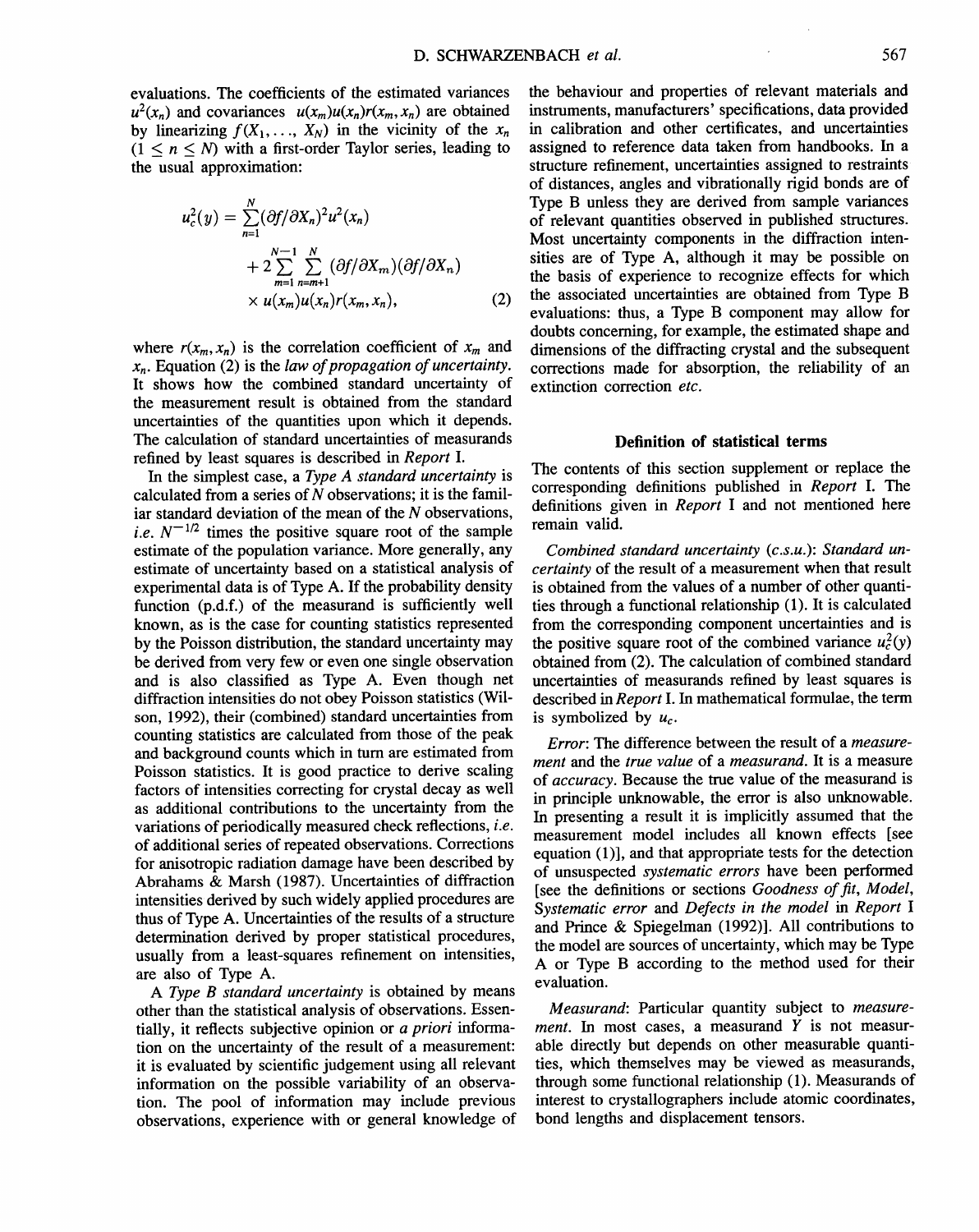*Measurement:* Set of operations having the object of determining a value of a quantity.

*Standard uncertainty* (s.u.): *Uncertainty* of the result of a measurement expressed as a *standard deviation*  (see *Report* I). In mathematical formulae, the term is symbolized by  $u$ .

*Type A evaluation of uncertainty:* Method of evaluation of uncertainty by the statistical analysis of a series of observations.

*Type B evaluation of uncertainty:* Method of evaluation of uncertainty by means other than the statistical analysis of a series of observations.

*Uncertainty (of measurement):* A parameter, associated with the result of a measurement, that characterizes the dispersion of the values that could reasonably be attributed to the measurand. It gives an indication of the lack of exact knowledge of the value of a *measurand,*  not to be confused with the term *error.* Categorizing uncertainty into Type A and Type B components avoids possible ambiguity inherent in a categorization into random and systematic components.

#### **Recommendations**

Recommendation 8 below replaces the previous Recommendation 8 *of Report* I. Recommendations 10 to 13 are new.

8. Although multiplication of the elements of the variance--covariance matrix of the model parameters by the square of the goodness of fit,  $S<sup>2</sup>$ , leads to conservative estimates of standard uncertainties, since S tends to be greater than 1.0, this practice is based on the questionable assumption that the variances of the observations by which the weights are assigned are *relatively* correct but uniformly underestimated. Should  $S$  lie outside the range expected at the given confidence level, then either the weights or the model or both are suspect. In particular, the uncertainties of the measurands I,  $|F|^2$  or  $|F|$  are usually not uniformly underestimated; all known Type A and Type B uncertainty components should be carefully estimated and included in (2). Publications should indicate whether standard uncertainties assigned to structural parameters refined by least squares have been multiplied by S. The value of S must be reported.

10, In IUCr publications, the term *estimated standard deviation* (e.s.d.) should be replaced, in all statements of the statistical uncertainties in data and in estimates of the values of the measurands, by the term *standard uncertainty* (s.u.), symbol u. When it is necessary to make it clear that the uncertainty estimate contains several components, the term *combined standard uncertainty* (c.s.u.), symbol  $u_c$ , should be used. In formulae concerned with statistics, the symbol  $\sigma$  shall be used to represent the positive square root of the variance of a usually unknown probability distribution, and the symbol s shall be used to represent the positive square root of a sample estimate of the variance  $\sigma^2$  (s is also called the experimental standard deviation, and  $s/n^{1/2}$  is called the experimental standard deviation of the mean of  $n$ sample estimates).

11. When reporting the result of a measurement and its uncertainty, the experiment must be thoroughly documented to include the following information:

(a) a clear description of the methods used to calculate the measurement result and its uncertainty from the experimental observations and other data;

(b) a list of all uncertainty components and their evaluation;

(c) a presentation of the data analysis in such a way that each of its important steps can be followed and the calculation of the reported result can be independently repeated; and

(d) a list of all factors and constants used in the analysis and their sources *(e.g.* atomic scattering factors, linear absorption factor, monochromator polarization ratio *etc.).* 

Of particular importance in crystallographic structure determination is a thorough and complete description of data-reduction procedures used to convert observed Bragg and background intensities into  $|F|^2$  and  $|F|$ values. It is preferable to provide too much information rather than too little. Recommendation 4 of *Report* I is emphasized.

12. The numerical value of an estimate y and its standard uncertainty  $u(y)$  should not be reported with an excessive number of digits. However, y should be quoted with sufficient accuracy to minimize the effect of roundoff error\* in subsequent calculations. In order to limit the round-off error of y (denoted by e) to 25% of  $u(y)$ ,  $u(y)$ should be quoted to two significant digits in the range 10 to 19, implying that corresponding digits also be quoted for y, and to one significant digit in the range 2 to 9. In general, uncertainties should be rounded up rather than to the nearest digit. For example, a bond distance of 1.542 49 Å with a s.u. of  $0.01532~\text{\AA}$  should be reported as  $1.542(16)~\text{\AA}$  (e = 3%), and one of 2.163 52 Å with a s.u. of  $0.00481~\text{\AA}$  should be reported as  $2.164(5)~\text{\AA}$  $(e = 10\%)$ . Correlation coefficients should normally be quoted with two significant figures unless their absolute value is close to the value of 1.0, in which case three significant figures should be used.

13. Restraints, *e.g.* on distances, angles and displacement parameters, are observations supplementary to the diffraction data with uncertainties that may be of Type B. They affect the goodness of fit  $S$  and the uncertainties

 $*$  If  $u(y)$  is reported by a one- or two-digit number, denoted by s, that corresponds to the final digits in the value of y, then the largest round-off error of y is  $e = (50/s)\%$  of  $u(y)$ . Thus, for  $s = 1$ ,  $e = 50\%$ . In some fields of science *(e.g.* high-energy physics), it is common practice to limit the maximum round-off error to 5%, which amounts to quoting  $u(y)$  always as a two-digit number (10  $\leq$  s  $\leq$  99). In addition to recommendation 12, the IUCr admits this practice as an option.